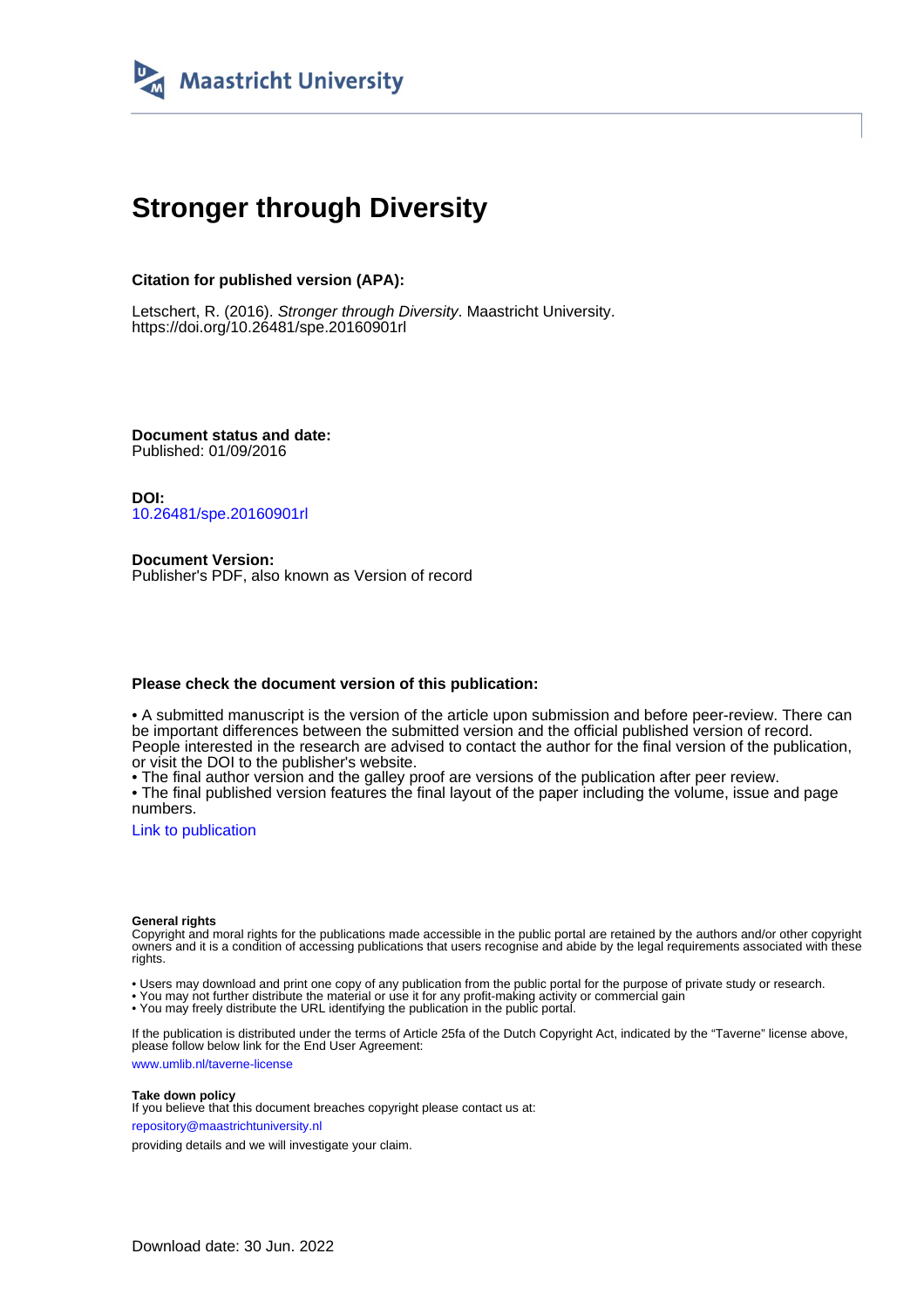

Inaugurele rede

## **Prof.dr.mr. Rianne Letschert** Rector Magnificus Maastricht University

# **Stronger through Diversity**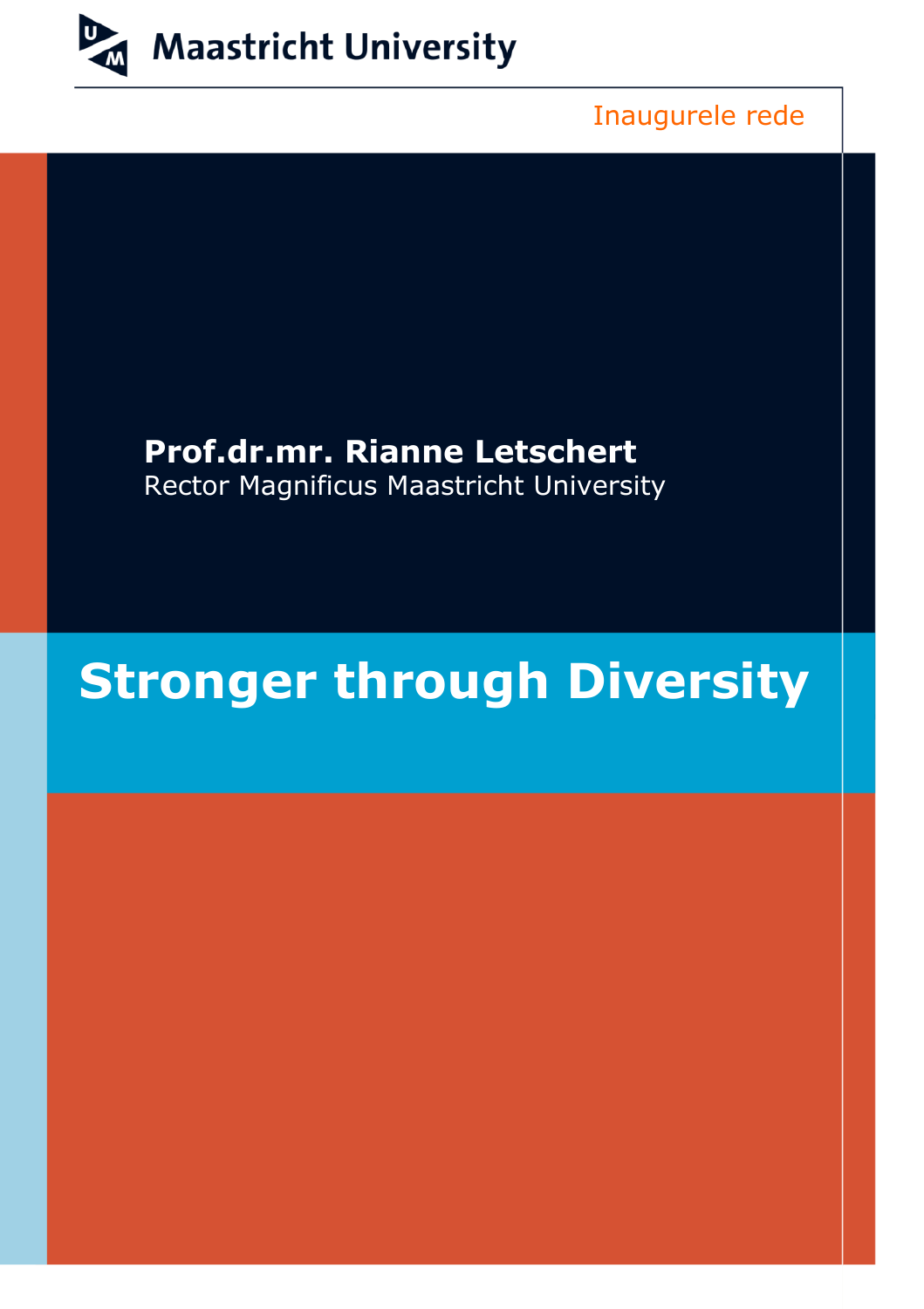### **Inaugural speech, September 1, 2016**

### **Stronger through Diversity**

Honorable Minister of Education, Major of the city of Maastricht, distinguished guests, dear colleagues, dear students and friends. This is the first time that I am standing high up on this pulpit - or in fact any pulpit.. - in this well respected church wearing the gown of Maastricht University with the chain of office around my neck. A bit uneasy I can assure you…

Maastricht University with its 40 years of existence is one of the youngest universities of the Netherlands. Beautifully located in the heart of Maastricht, a city with a long history and a great tradition. The origin of its name, Mosa Trajectum, refers to its role of a location where people cross borders and connect and explore other regions. This has largely contributed to the development and identity of Maastricht and it has given the city the reputation of being internationally oriented with a broad diversity of cultures. This is not always easy, in particular in a period of time where the attraction of the importance of diversity is under pressure. And yet, diversity is the answer to many of our concerns, also for an organization such as a university.

Although Maastricht University is still young, higher education in Maastricht dates back to the Illustere School Maastricht founded already in 1682 and therefore, as Luc Soete already remarked during his inaugural speech given in 2012, Maastricht University in tradition counts as one of the oldest universities of the Netherlands.

This ladies and gentlemen, brings me to Luc Soete, outgoing rector of our university. Let me start by thanking you Luc for your beautiful and insightful speech. It outlines in an excellent way the period you were rector; the many things you have achieved and the issues you have encountered while being in office. You have done a lot for Maastricht University and I know our university community is grateful for all the contributions you made in the past four years. Many of your colleagues will allude to these achievements and thank you in person later today. We only met a few months ago, and how I wished we had met earlier on in our lives. Your sharp mind and wise observations, your modest and kind character, and not to forget your humor, are exemplary. I feel humble and a bit nervous to succeed such a great man. I very much appreciated how you introduced me into some of the rituals and secrets – only a rector should know - of Maastricht University over the past few months.

Dear Luc, I hope that you will find the time and peace of mind to refocus entirely on the field of economic models and theories, your scientific area of expertise. Within the academic community the job of rector is considered merely as an interruption of one's scientific activities. And fully in line with this fine tradition you will stay at our university and return to your academic work. This in fact is not a real return since you managed to continue your academic work while being a rector. Again a true example! I wish you many fruitful and productive years to come and look forward to our continuing cooperation.

#### **And who am I?**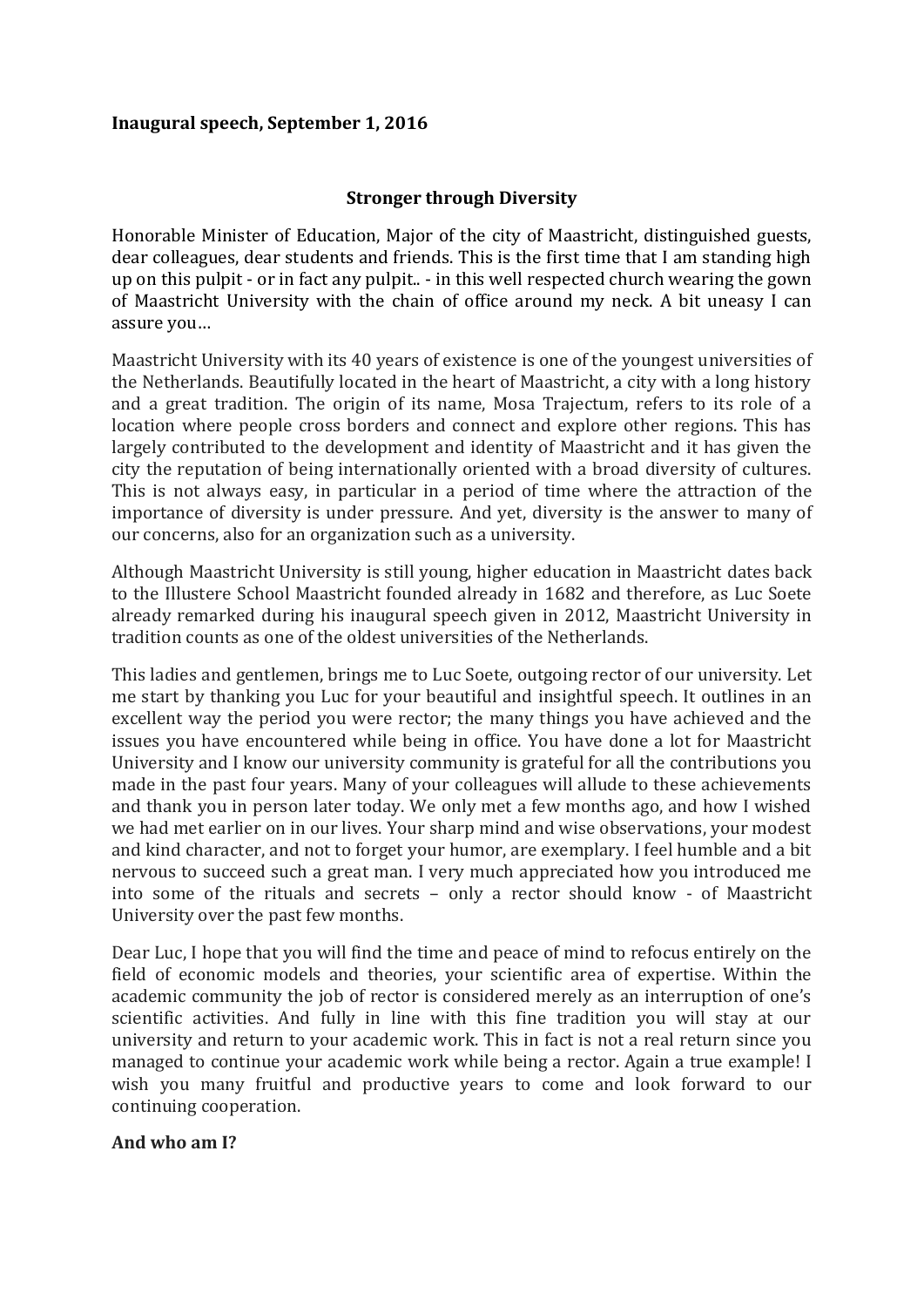And here I am, the smiley power lady as the Volkskrant headlined when they wrote a profile on me a few months ago. Or… the lady from Tilburg University, breaking many of your traditions when it comes to appointing a Rector Magnificus and in the eyes of some even breaking the law... Why did they appoint her to become rector of our university, was a thought that must have crossed the mind of many of you?

Allow me, ladies and gentlemen, to say a few introductory words about myself so that you know who I am and where I come from. I studied law at Tilburg University, the University of Amsterdam and the University of Montpellier. I received my PhD in 2005 on a study on the Impact of Minority Rights Mechanisms. Since 2005, I worked in the field of victimology and international law, at INTERVICT, the International Victimology Institute at Tilburg University.

Victimology is a field that is interdisciplinary almost by definition. At first it mainly focused on victims of conventional crime such as murder, theft or rape. At INTERVICT we opened up a new angle of research by concentrating on persons who are victims of serious human rights violations or international crimes such as genocide or war crimes. The VIDI project that I and my colleagues were granted last year focuses on how to redress harm of victims of such horrific crimes or to put in legal terms 'how to implement the right to reparations'. Neither the impact of the right to reparations on the experience of victims of such crimes nor the mechanisms by which this impact is supposed to be reached have been subject to much scrutiny. Assessing both the value as well as the limits of the law and legal institutions in situations where the rule of law is violated in all its fundamentals, is what drives me as a researcher. It brought me to countries such as Lebanon, Rwanda, Pakistan, India, South-Africa, and greatly influenced my view on the law and its institutions, and taught me important life lessons.

Another professional development that I would like to share with you is my membership of the Young Academy of the Dutch Royal Society of Arts and Sciences. In 2013, I was appointed as member and as of April 2015 I was allowed to chair this fine group of outstanding young and ambitious talents. This, ladies and gentlemen, has been a groundbreaking experience for me. The members of the Young Academy constitute a unique community of young scientists from all scientific disciplines that is critical and cooperative at the same time. And I am very proud that Maastricht University contributes to the Academy with some of their best people.

Without exception, members of the Young Academy focus on broad issues; the academic system; the relationship between science and society; our responsibilities in this respect and the ways forward we should explore. During all these discussions I experienced an attitude within the Young Academy that was geared toward deeper understanding and synthesis, and without exception members contribute to the discussion in an altruistic and outgoing manner; never defending their personal agenda; never limited by the straight-jacket of their scientific discipline or their home university or faculty. The diversity of insights that they bring to the table is enormous and this further convinced me that diversity can make science and the university as a whole, strong, innovative and resilient.

### **Why do I want to be a rector?**

During the past months I was a visiting guest here for a few days a week, having introductory meetings with several colleagues, and two of the most frequently asked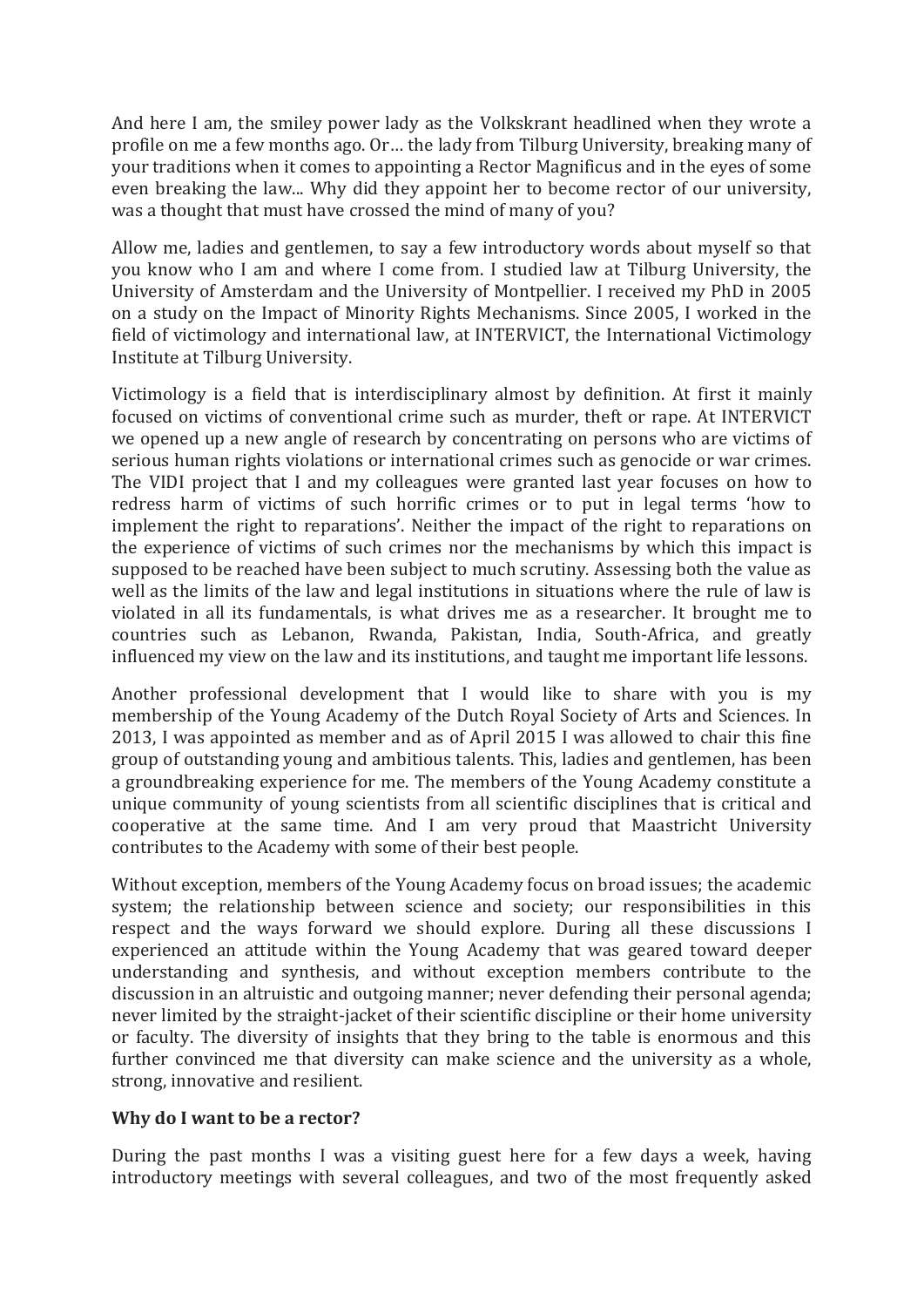questions were "Why do you want to become a rector and what about your research and education?" During these encounters, some referred to the position of rector as a vague and insignificant job. One of our colleagues welcomed me with the remark that he was happy to see me as his new rector but at the same time he said that he hadn't the faintest idea what a rector does for a living. I answered: neither do I, but we will find out!

On a serious note, although I have great passion for academic research and teaching and I will strive to remain involved in both - I realized at a certain moment, eating oysters in Bretagne, that key drivers for me are not how to improve my H index, or how to obtain more personal grants. The reason why I want to get up in the morning is to engage with academic life and get involved in all its aspects, to make a valuable contribution to academic growth and … to try to make a difference for students, staff and society at large. I see the university as a Laboratory where we are *allowed* to think about the future, where we have a great responsibility to invest in our students to assist them in becoming responsible citizens and leaders in their field, and where the knowledge we create through our research may shape our future and address the challenges we are faced with.

Another reason for driving to Maastricht early in the morning is that I have great concerns that next generations of young scholars who come after me face many more difficulties to enter and make an academic career. I am eager to see where *we,* as universities, can change the current atmosphere which is getting increasingly negative and at times even cynical. This not only relates to staff becoming more pressurized, but also to students, who become more and more outspoken, and demand high quality education, and rightly so. I want to create a connectivity with the student population and together continuously work to increase the quality of our education. Thereby also calling upon their responsibilities as students, because in my view, rights and responsibilities go hand in hand. Access to higher education is not a mandatory act but a gift and a privilege. At this point I want to especially address our students. I hope that you are aware of your unique position being able to receive the best possible education, having the opportunity to build your character, develop your personality, and prepare for a position to contribute to society. And you can do this at one of the finest universities in the country enjoying academic life as much as possible.

Dear audience, you may expect from me the presentation of a concrete ten step strategic plan, but I won't. Some of you probably are disappointed now… After all, wasn't it Maastricht University's independent, famous newspaper "the Observant", unknown to me before I came to Maastricht, but that since my appointment has found a fixed spot next to my bed.., wasn't it that newspaper that headlined in the first interview with me that "with the new rector exciting things will happen".

In my view Maastricht University has embarked many years ago on a path where exciting things are happening. I think of Brightlands, EDLAB, and the many interfaculty and interdisciplinary research institutes where groundbreaking research is taking place. But if you want something exciting from me, allow me to share with you my vision on diversity and dialogical leadership so that you get to know me a little bit more.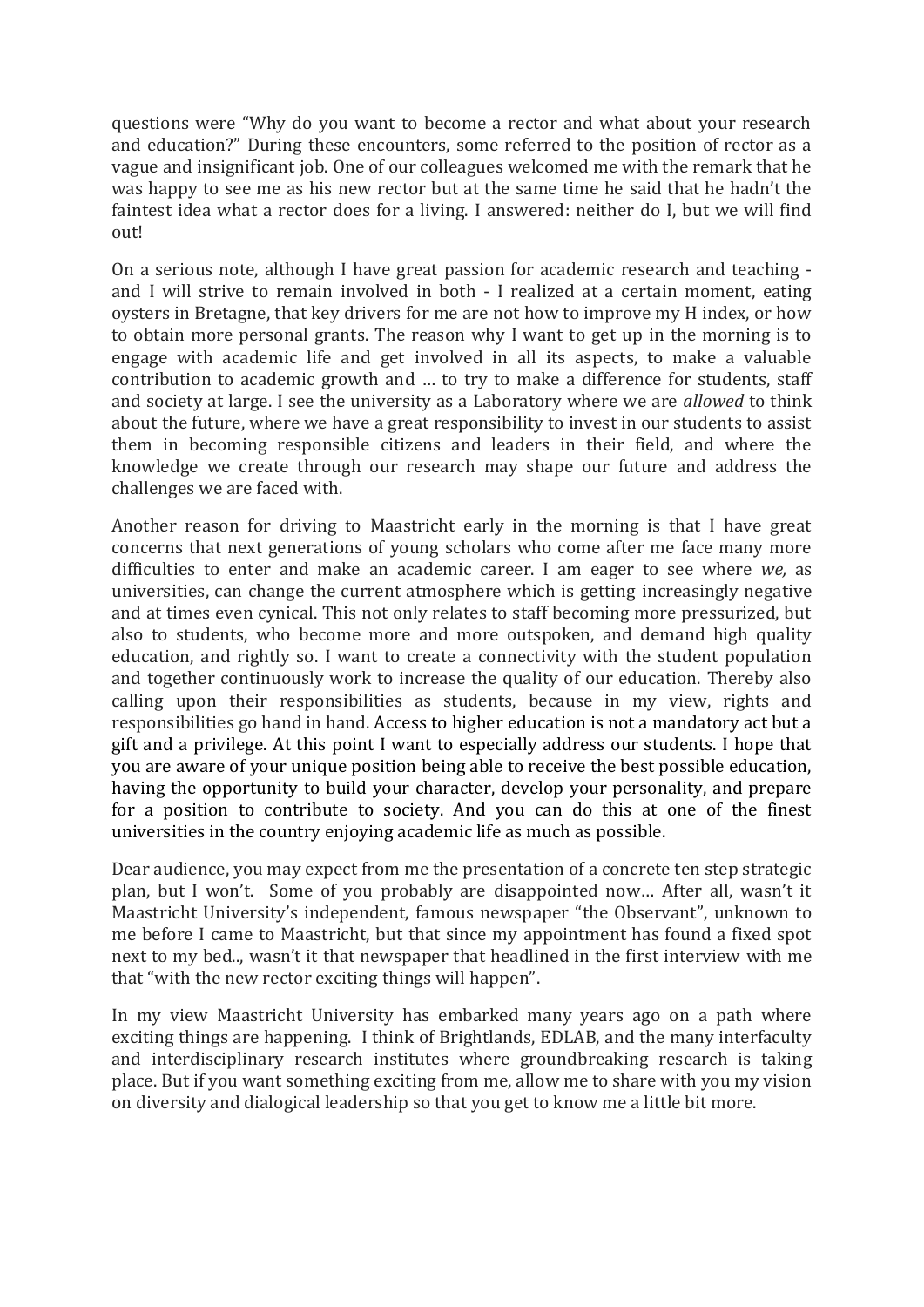#### **Diversity as a game changer**

Diversity for me has a multi-level meaning, and let me explain what I mean with this. When talking about diversity it is often related or limited to diversity within groups, with scientific studies showing that a mixed group of persons from different gender, ethnicity, age and culture has positive effects on the organizations' functioning. I believe this is certainly true, and there is still a lot of effort needed to achieve this, which I consider as the first level of diversity.

A second level of diversity relates to the scientific disciplines we study. We need to think how we can ensure that a diversity of disciplines and within these disciplines, different research themes can flourish. And indeed, we cannot do everything, but I consider this as a responsibility of all universities to see where we can work together to make sure that Dutch science across disciplines arrives where it belongs; at the top.

A third level relates to what we expect from our colleagues. I see too often that we want staff members to be the *sheep with five feet* as we say in Dutch. We need to excel in research, teaching, valorization, and for some also management and fundraising. How realistic is this? Although a university needs staff members that are good at all these issues, we cannot expect us to excel in all. I therefore plea for diversity also in the way we evaluate our work, where we acknowledge and stimulate various individual contributions that impact the work of the entire team. **Key is considering research, education and generating knowledge impact as team work**, where together, with each of our individual contributions, as dedicated and motivated academics, teachers and members of our valued support staff, we can make a difference for society.

These objectives are not easy to achieve, but they are by no means infeasible. I am a strong believer of dialogical leadership as a driver of diversity at all three levels. Dialogical leadership applies inclusiveness and transparency in decision making as key differentiating features. This means that we need to listen first, before we act. This fits well with another advice I got during my first meetings in Maastricht, namely to descend from "De Berg" and engage in a dialogue with people from all different levels and organizations within the university. I will follow this advice and I will join my colleagues Martin Paul and Nick Bos to make this a regular activity. Our motto is: *if you cannot go to the Berg, the Berg will come to you.*

I will strive for open-minded and if necessary tough discussions with constructive conclusions that stimulate transparent and clear decision-making. I also wish you to take up responsibility for your own success in life and I consider it my responsibility to invest in that personally. I want you to be open for discussion and show and ask respect and express admiration for each other both in person and in profession. The ambition to encourage strength and resilience are not just buzz words in strategic plans or words of a 'just appointed administrator'. I believe when truly investing in our staff and students, we will all grow, institutionally and individually.

In my weekly visits over the past three months, I have noticed a few remarkable things about Maastricht University that already reflect these ambitions. Unquestionably the university holds a beautiful location in the city of Maastricht where the many old buildings contrast the youthful spirit of its inhabitants. The warmth of the staff of the university I noticed as another asset of this university.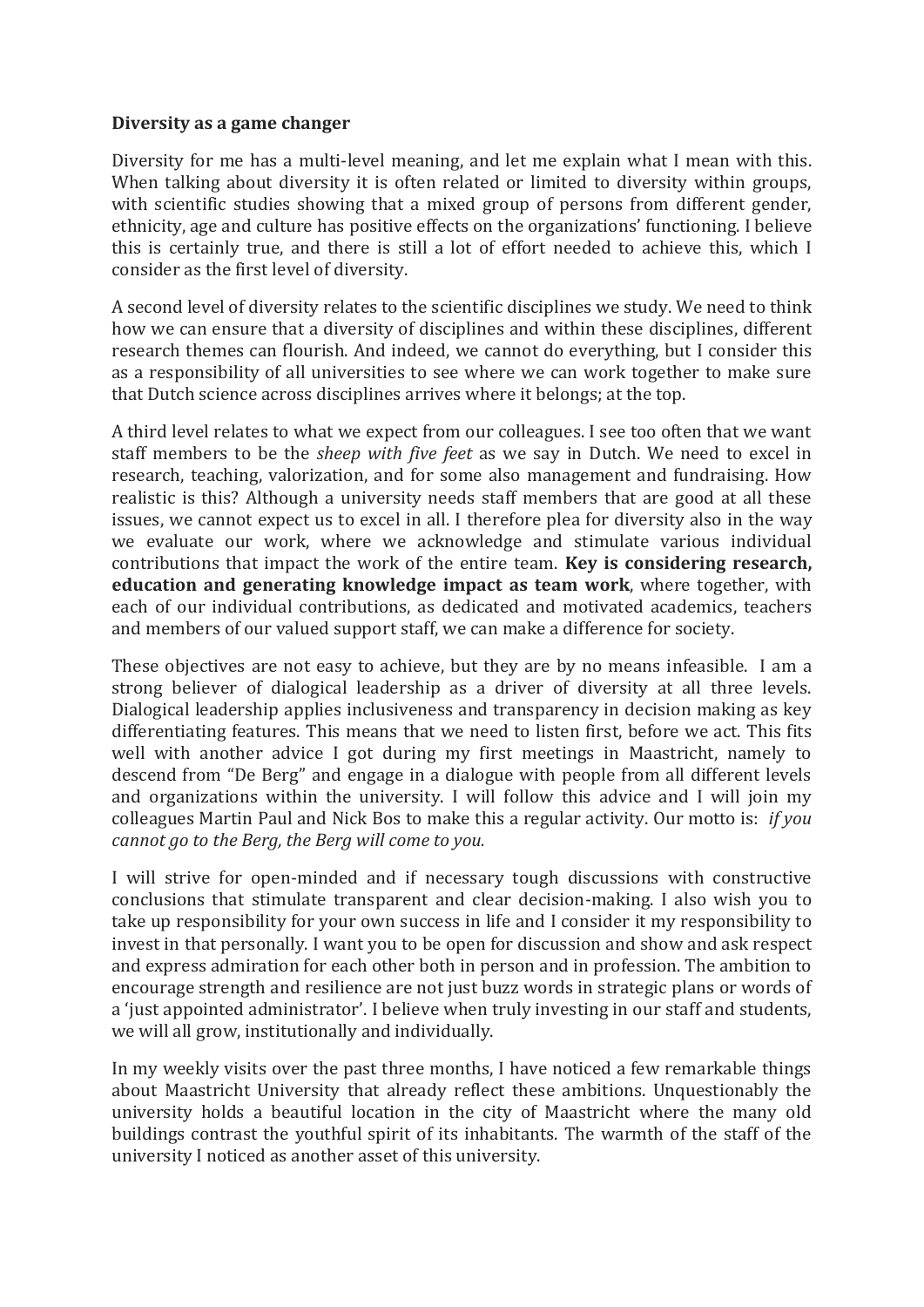Another thing I enjoyed very much are our students. They are vital and engaged and very active in a multifold of study and student activities. The slogan they chose for this year's welcoming week for the first year students, *The Future is Now*, I found magnificent.

## **Taking ownership**

Having said that, I also see that universities are frequently in the focal point of attention because things are allegedly not going well. Governors and authorities are focusing too much of their attention on rankings and performance indicators. Employees complain about stress at work and feel frustrated by the enormous pressure they feel imposed on them by the university system. Students call for more participation and democracy, and want to be actively involved in the process of managing a university. Media feast on fraud cases and amplify any kind of academic abuse they notice. Society in general wants to know what universities can contribute on their account and call upon us for knowledge utilization.

It is my true conviction that universities can handle their problems by taking more ownership, not merely looking to The Hague or Brussels for guidance or instructions. By working on an attractive diversity profile that provides us with ample opportunities for both collective and individual developments, we can give universities a sound basis for the coming years to grow, without the need to adhere to strict performance targets or to get trapped by work pressure.

The question that remains is what should be that profile and how are we going to take ownership of it? For me this boils down to the following fundamental, almost existential, question "Why and for what purpose are we running this university?" This question calls for an open discussion on the scientific disciplines that we choose to study and to the way we want to educate our younger generations. Secondly, it relates to the discussion about the need and obligation to generate impact with our knowledge.

Also here, for me, diversity is the guiding principle, which means that, to give just two examples, we should value the work of scholars who wish to devote their time to purely curiosity driven research topics with its often long awaited output, whereas we should appreciate the longing of others to invest more time or to excel in what is often called applied research. Likewise, knowledge impact is not only about transferring knowledge into economic value, it also concerns non-monetary values and these should be appreciated accordingly.

## **And finally**

For now I have said quite enough. Dear Martin, dear Nick, I am looking forward to serve with you on the board of governance and I wish to thank the members of the supervisory board, the management team of the university and the University Council for the faith entrusted on me. Dear colleagues at the Berg, thanks in particular also for making my first undercover months, such a pleasant experience.

I want to conclude by saying that I'm terribly excited to start this new job as a rector. With its strong international orientation, its well-chosen educational vision, its compelling research profile, and its wonderful staff and students, Maastricht University